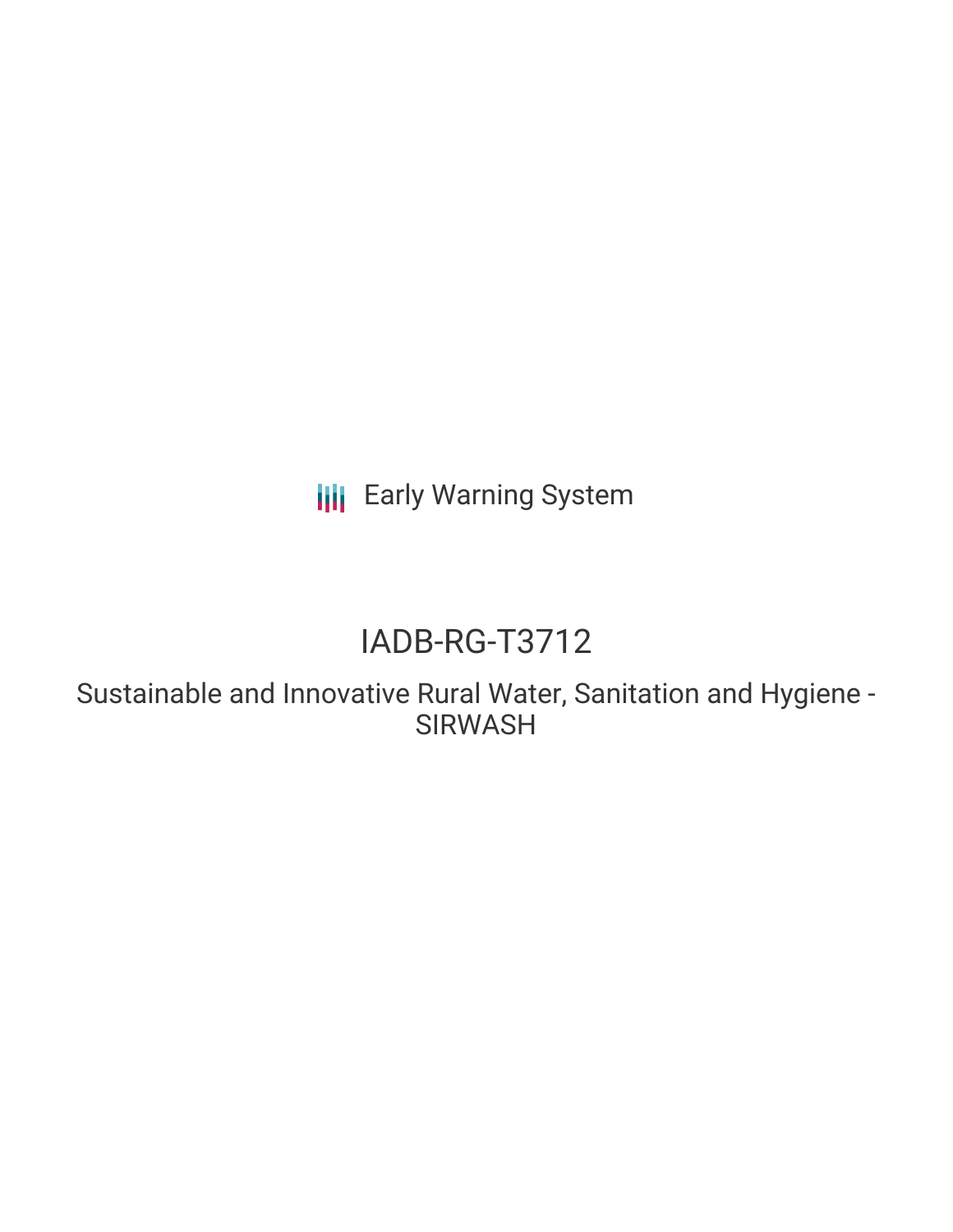

## **Quick Facts**

| <b>Countries</b>               | Bolivia, Brazil, Haiti, Peru                                          |
|--------------------------------|-----------------------------------------------------------------------|
| <b>Financial Institutions</b>  | Inter-American Development Bank (IADB)                                |
| <b>Status</b>                  | Proposed                                                              |
| <b>Bank Risk Rating</b>        | ◡                                                                     |
| <b>Borrower</b>                | Regional                                                              |
| <b>Sectors</b>                 | Agriculture and Forestry, Technical Cooperation, Water and Sanitation |
| <b>Investment Type(s)</b>      | Grant                                                                 |
| <b>Investment Amount (USD)</b> | $$0.23$ million                                                       |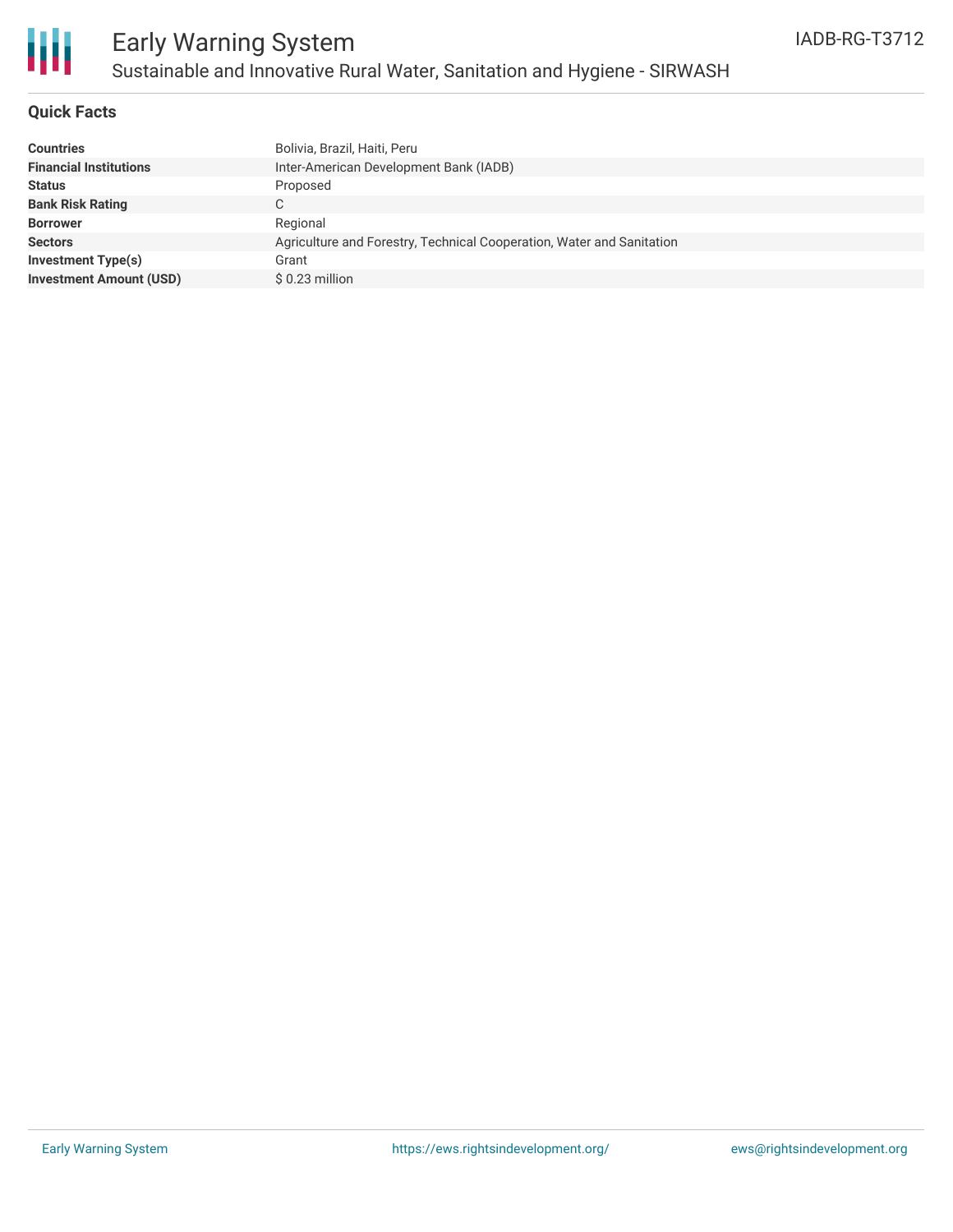

## **Project Description**

The overall objective of SIRWAS (Sustainable and Innovative Rural Water and Sanitation services) is to contribute to closing the gaps in coverage and quality of rural Water, Sanitation and Hygiene (WASH) services, which are socially acceptable, affordable and sustainable, thus contributing to fostering the necessary capacities and creating and enabling environment to make changes over time. The intervention will use a three-pronged approach of: 1) policy influencing, 2) innovation and 3) knowledge management with a strong focus on leveraging partnerships. The geographical intervention of SIRWAS is foreseen based on the presence of rural populations without or suffering from poor access to WASH services and the political will of the governments to close the gaps, in the perspective of "Leave no one behind". Activities will be executed at regional level, with emphasis in four Latin American countries (Peru, Bolivia, Brazil and Haiti).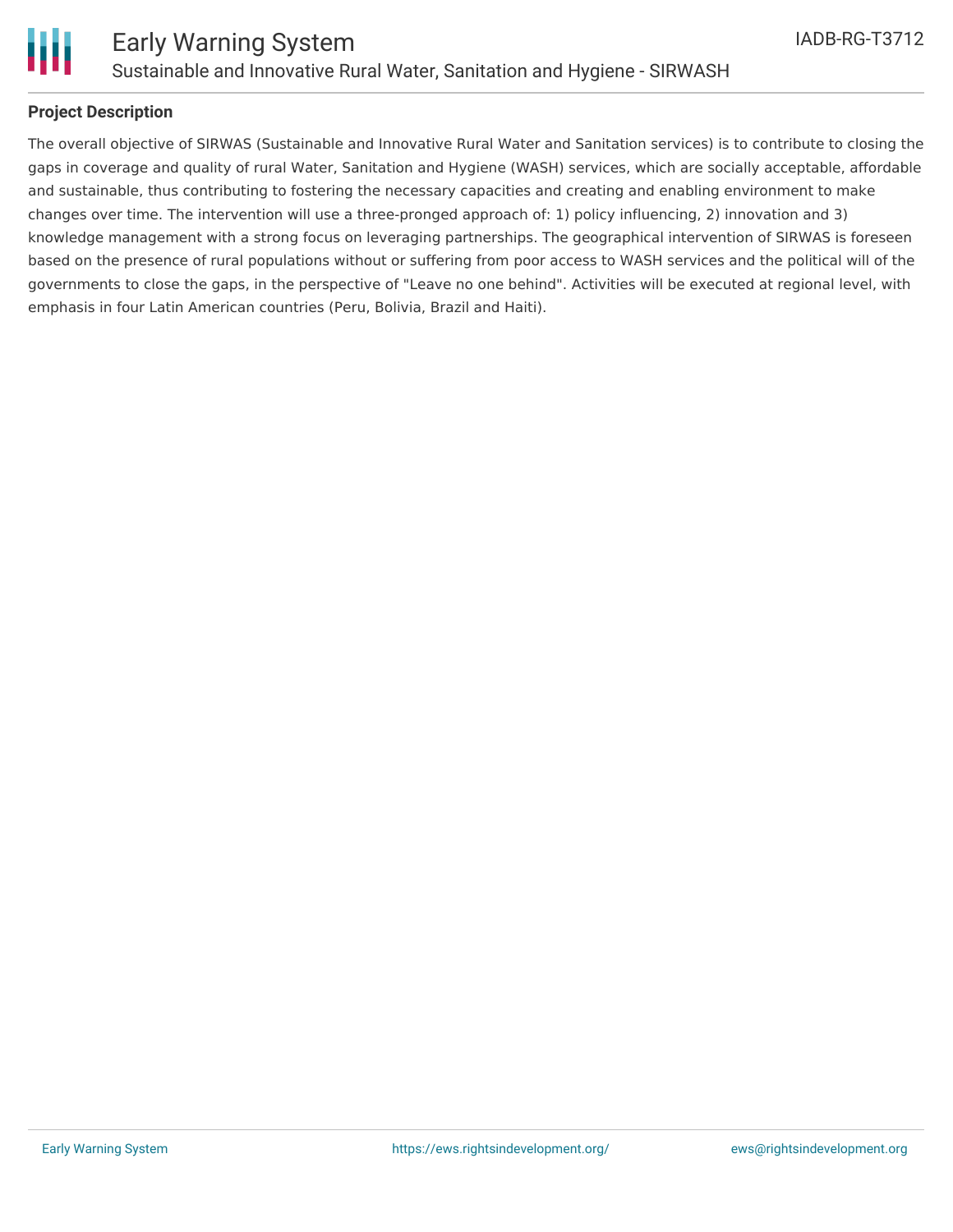

# Early Warning System Sustainable and Innovative Rural Water, Sanitation and Hygiene - SIRWASH

### **Investment Description**

• Inter-American Development Bank (IADB)